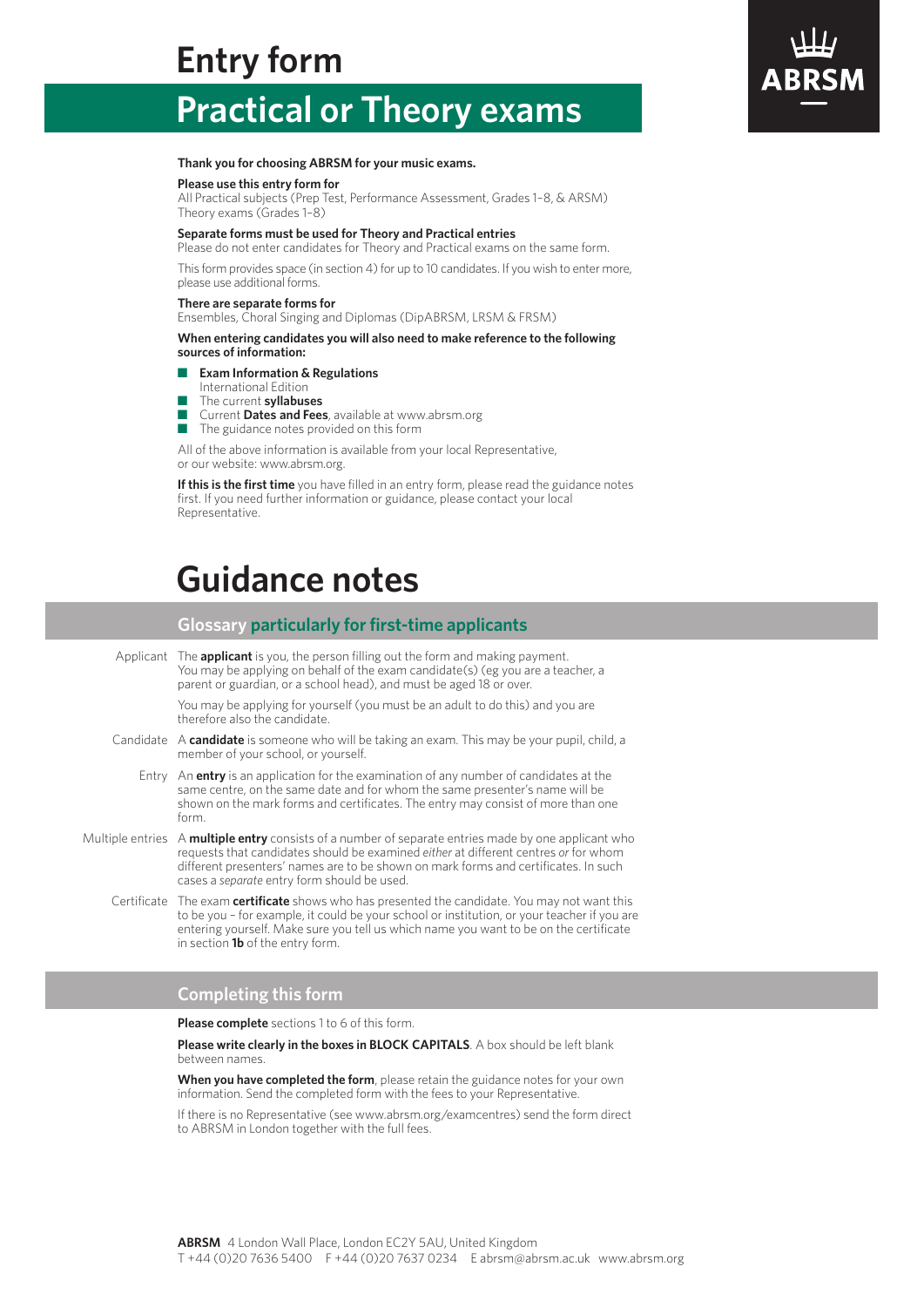## **1a Applicant information notes**

**The applicant is the person (aged 18 or over) making the entry who acts on behalf of the candidates. Adult candidates may enter themselves. All communication will be with the person named as the applicant. It is the applicant's responsibility to pass on relevant information to the candidate/parent/guardian/teacher.**

| Applicant Number If you have given your Applicant Number and your contact details have not changed,<br>please complete Title, Family name (surname) and Given name only.                                                                                                                                                                                                                                       |  |  |  |
|----------------------------------------------------------------------------------------------------------------------------------------------------------------------------------------------------------------------------------------------------------------------------------------------------------------------------------------------------------------------------------------------------------------|--|--|--|
| If you do not know your Applicant Number or this is your first entry please<br>give your full address and home telephone, work telephone, fax and mobile<br>(cellphone/handphone) numbers including codes, and email address. We will<br>allocate you an applicant number and confirm it when we send you the exam details.<br>Communications concerning your candidates' exams will normally be sent by mail. |  |  |  |
| Please tick at least one of the boxes to indicate whether the applicant is a Music<br>School, Music Teacher, Parent/Guardian or Self-entry. You may tick more than one box<br>if appropriate.                                                                                                                                                                                                                  |  |  |  |
| Practical/Theory Please write <b>P</b> if you are making Practical entries or <b>T</b> if you are making<br>Theory entries.                                                                                                                                                                                                                                                                                    |  |  |  |
| Applicant details The applicant's details (Title, Given name, Family name (surname), Degrees/<br>Diplomas) will be shown on the certificate for graded music exams as being the<br>person who presented the candidate unless you give other details in section <b>1b</b> . If the<br>details given total more than 40 characters (including spaces) we may need to edit<br>this information.                   |  |  |  |
| Family name first If you would like your family name (surname) to appear first on mark forms,<br>certificates and correspondence please write $Y$ in this box.                                                                                                                                                                                                                                                 |  |  |  |
| Email Address If you register your email address with us, you will be able to use our online services,<br>which include viewing applications and results                                                                                                                                                                                                                                                       |  |  |  |

## **1b Certificate information notes**

If you do not want the applicant details to be shown on the certificate as the person who has presented the candidate, please complete this section. Write the full name of the presenter exactly as you would like it to appear on the certificate, leaving a blank space between each name. A maximum of 40 characters is available, including spaces.

## **1c Place of exam notes**

Please enter the place of exam (e.g. region, town, school or studio) where you would prefer your candidates to be examined. Please refer to Regulation 12, Public centres.

## **2 Theory exam Visit notes**

Who should **Please complete this section only if you are entering candidates who cannot attend** complete this section **a public exam Centre and are hosting a Visit, in accordance with Regulation 13(i)**

Invigilator details A responsible adult, usually the Head of the institution, must sign this section to accept responsibility for the conduct of the exam. In accordance with regulation 13(i), this is the person who accepts responsibility for the exam and to whom papers will be sent. If the exam is held at a teacher's studio or the Head of the school is also the music teacher, the duty of invigilation and receipt of papers must be delegated to a responsible deputy in no way connected with the candidates. Please attach the invigilator's address and phone number to this form and submit them with your entry.

Job title/role Please indicate the role of the person signing the declaration e.g. Head Teacher, Principal, Head of Department.

## **3 Exam dates notes**

Practical Where possible we will take into consideration any date and time preferences noted Theory Please indicate the month in which you intend your candidates to sit the theory exams. here when allocating exam appointments. However, we are not able to guarantee that your preference will be met. Appointments may be given for any date(s) within the whole of the exam period subject to the availability of ABRSM examiners, so please ensure your candidates are ready for an exam from the first day of the exam period. See Regulation 10 For details of all Practical exam periods and Theory exam dates refer to the *Dates and fees*, available at www.abrsm.org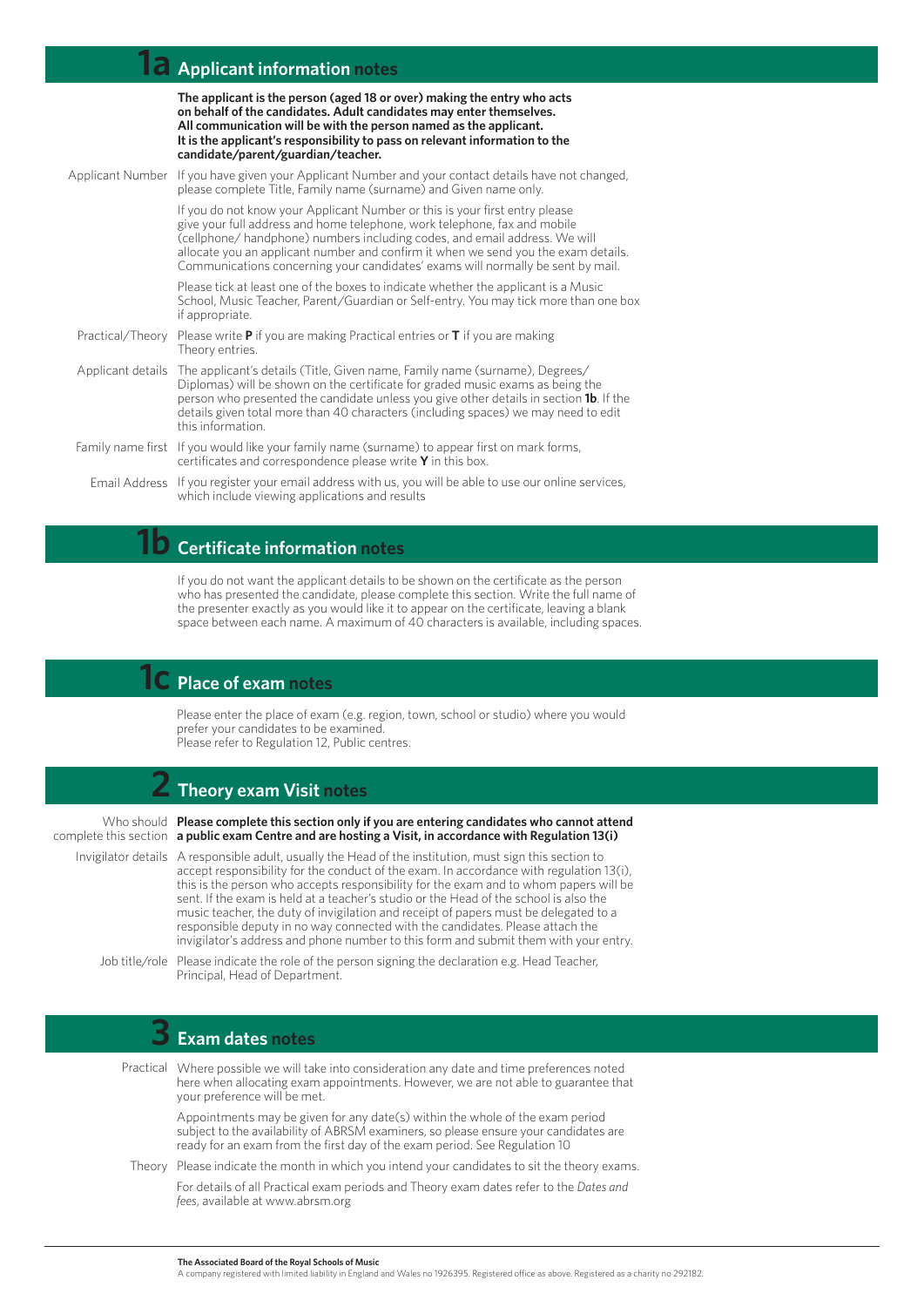## **4 Candidate information notes**

|               | Please list all Practical, Prep Test, Performance Assessment and ARSM candidates<br>in your preferred exam running order. If entering more than 7 candidates please use<br>additional forms and number them.                                                                                                                                                          |  |  |  |  |  |
|---------------|-----------------------------------------------------------------------------------------------------------------------------------------------------------------------------------------------------------------------------------------------------------------------------------------------------------------------------------------------------------------------|--|--|--|--|--|
|               | Please do not list Practical and Theory candidates on the same form.                                                                                                                                                                                                                                                                                                  |  |  |  |  |  |
| Family name & | <b>Given name</b> Names should be shown as they are to appear on mark forms and certificates.                                                                                                                                                                                                                                                                         |  |  |  |  |  |
|               | <b>Family name first</b> If you wish the Family name to appear first, write $\mathbf{Y}$ in the this box.                                                                                                                                                                                                                                                             |  |  |  |  |  |
|               | <b>Subject code</b> Write the subject code for each candidate. A list of codes is given on the right.                                                                                                                                                                                                                                                                 |  |  |  |  |  |
|               | <b>Exam Grade</b> Enter the exam grade for each candidate in arabic numerals, eg 1, 2, 3. For Prep Test<br>write PT and for Performance Assessment write PA in the Grade box. For ARSM<br>write AR.                                                                                                                                                                   |  |  |  |  |  |
|               | <b>DoB</b> Write the date of birth of each candidate (compulsory for ARSM). This will not be<br>passed to the examiner.                                                                                                                                                                                                                                               |  |  |  |  |  |
|               | <b>Specific needs</b> Candidates may request Special Tests in accordance with Regulation 9.<br>or requests Please complete this box with the appropriate code; a full list of codes can be found at<br>www.abrsm.org/specificneeds                                                                                                                                    |  |  |  |  |  |
|               | for a translation of the Theory paper (local language - specify language required)<br>т<br>for Theory candidates who require a bilingual paper dictionary and 15 minutes<br>U<br>extra time where an English or local language exam paper is not suitable<br>for Theory candidates who are unable to sit an exam on the published date for<br>x.<br>religious reasons |  |  |  |  |  |
|               | For ARSM candidates, please email all Access requirements to:<br>accesscoordinator@abrsm.ac.uk                                                                                                                                                                                                                                                                        |  |  |  |  |  |
|               | Theory qualification Candidates for Practical Grades 6,7 & 8 must already have passed one of the following<br>before the closing date for the Practical Exam (Regulation 3):                                                                                                                                                                                          |  |  |  |  |  |
|               | ABRSM Music Theory Grade 5 or higher grade<br>ABRSM Practical Musicianship Grade 5 or higher grade<br>a a<br>ABRSM solo Jazz subject Grade 5<br><b>College</b>                                                                                                                                                                                                        |  |  |  |  |  |
|               | Trinity Guildhall, LCM, UNISA or AMEB Grade 5 (or above) in Theory<br>or                                                                                                                                                                                                                                                                                              |  |  |  |  |  |
|               | A copy of the certificate or mark form must be attached to this form and submitted<br>with your entry.                                                                                                                                                                                                                                                                |  |  |  |  |  |
|               | <b>ARSM Prerequisite</b> ARSM candidates must have already passed ABRSM Grade 8 or a listed alternative<br>before making the entry. See www.abrsm.org. Supporting documentation is not<br>required at the time of entry, but must be submitted if later requested by ABRSM.<br>Failure to do so will result in the ARSM entry being cancelled, without refund.        |  |  |  |  |  |
|               | the contract of the contract of the contract of the contract of the contract of the contract of the contract of the contract of the contract of the contract of the contract of the contract of the contract of the contract o                                                                                                                                        |  |  |  |  |  |

**ID card/number** Please enter each candidate's details if required for your country.

## **Subject codes**

## **Keyboard**<br>01 Piand

- 01 Piano<br>02 Organ
- 02 Organ<br>41 Harpsi Harpsichord

## **Strings**<br>03 Vio

- 03 Violin<br>04 Viola 04 Viola<br>05 Cello
- 
- 05 Cello<br>06 Doub 06 Double Bass<br>07 Guitar
- Guitar
- 08 Harp (ARSM only)
- 62 Harp (Pedal) (not ARSM)<br>65 Harp (Non-pedal) (not AR
- Harp (Non-pedal) (not ARSM)

## **Woodwind**<br>38 Descar

- 38 Descant Recorder (not ARSM)
- 39 Treble Recorder (not ARSM)<br>83 Recorder (ARSM only)
- 83 Recorder (ARSM only)<br>09 Flute
- 09 Flute<br>10 Oboe
- 
- 10 Oboe<br>11 Clarin
- 11 Clarinet<br>12 Bassoor
- 12 Bassoon<br>54 Soprano 54 Soprano Saxophone (not ARSM)<br>36 Alto Saxophone (not ARSM)
- 36 Alto Saxophone (not ARSM)
- 
- 37 Tenor Saxophone (not ARSM)<br>55 Baritone Saxophone (not ARSI Baritone Saxophone (not ARSM)
- 63 Saxophone (ARSM only)

### **Brass**

- 13 Horn in F<br>14 Trumpet
- 
- 14 Trumpet<br>20 Bb Corne 20 Bb Cornet (not ARSM)<br>21 Eb Cornet (not ARSM)
- 21 Eb Cornet (not ARSM)<br>80 Cornet (ARSM only)
- 80 Cornet (ARSM only)<br>22 Flugelhorn
- 22 Flugelhorn<br>23 Eb Horn
- 23 Eb Horn<br>32 Trombo
- **Trombone**
- 33 Bass Trombone<br>24 Baritone
- 24 Baritone<br>35 Euphonii
	-
- 35 Euphonium<br>34 Tuba 34 Tuba

### **Other subjects**

- 40 Singing
- 42 Practical Musicianship
- 44 Percussion<br>61 Singing for
- Singing for Musical Theatre

### **99 Music Theory**

## **5 Fees notes**

**Exam fees are available at www.abrsm.org** You should state the total fees paid on the first, or only form of each separate entry.

**Please use this chart to calculate the fee required and retain for your records.**

| Practical only | Performance Assessment  |
|----------------|-------------------------|
| Practical only | <b>Preparatory Test</b> |
|                | Grade 1                 |
|                | Grade 2                 |
|                | Grade 3                 |
|                | Grade 4                 |
|                | Grade 5                 |
|                | Grade 6                 |
|                | Grade 7                 |
|                | Grade 8                 |
|                | ARSM                    |

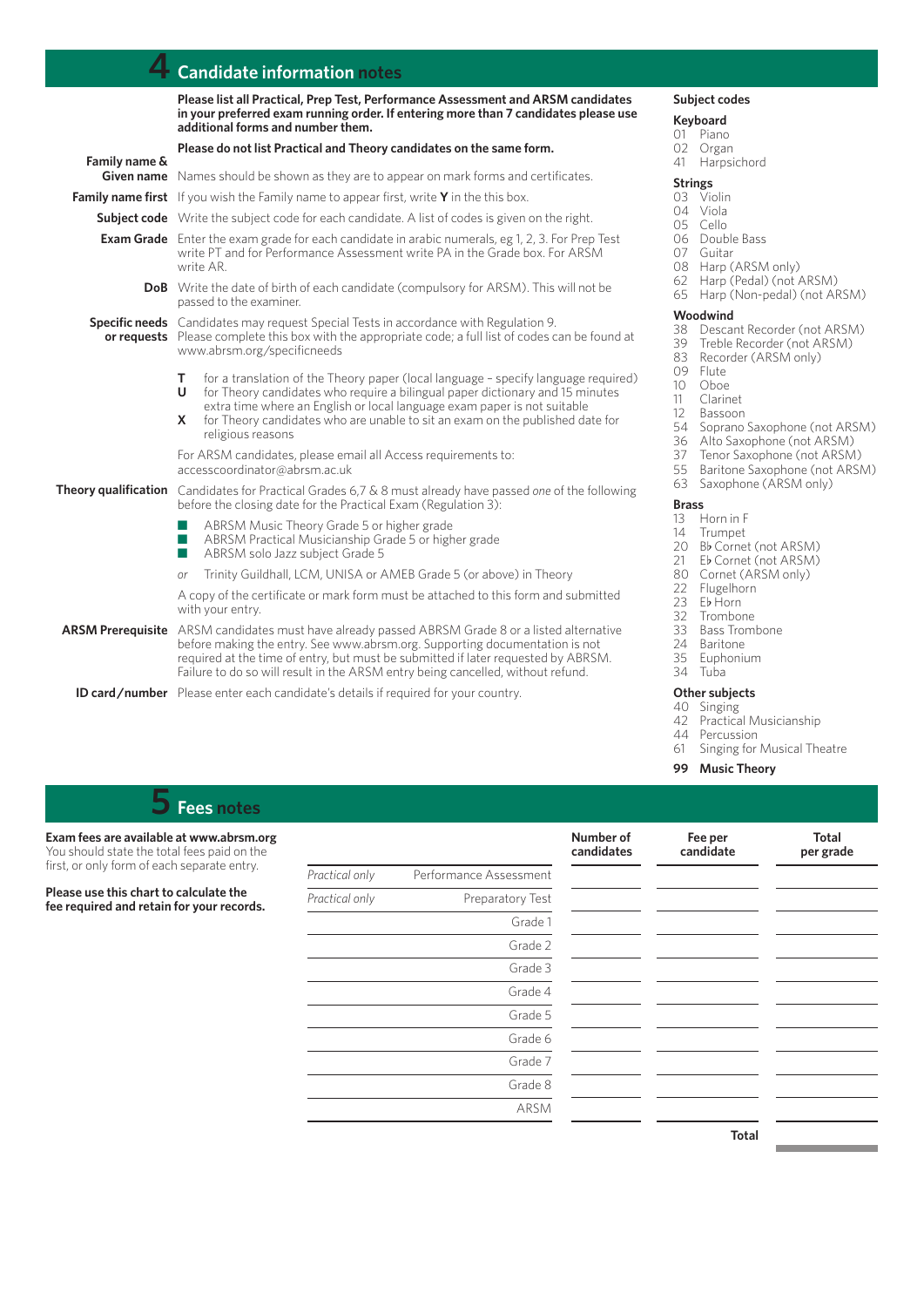## **6 Declaration notes**

Tick and sign to confirm your entry upon the terms and conditions set out in ABRSM's Exam Regulations

### **How we use your information**

ABRSM and ABRSM Publishing will use the personal information that you provide in accordance with applicable data protection laws and our Privacy Policy (available at www.abrsm.org/privacypolicy). We will process your personal information to carry out our obligations under any contract between you and us, and where otherwise reasonably necessary for our purposes.

ABRSM is registered as a data controller with the UK Information Commissioner's Office under registration number Z6618494. ABRSM Publishing is registered as a data controller with the UK Information Commissioner's Office under number Z6329415.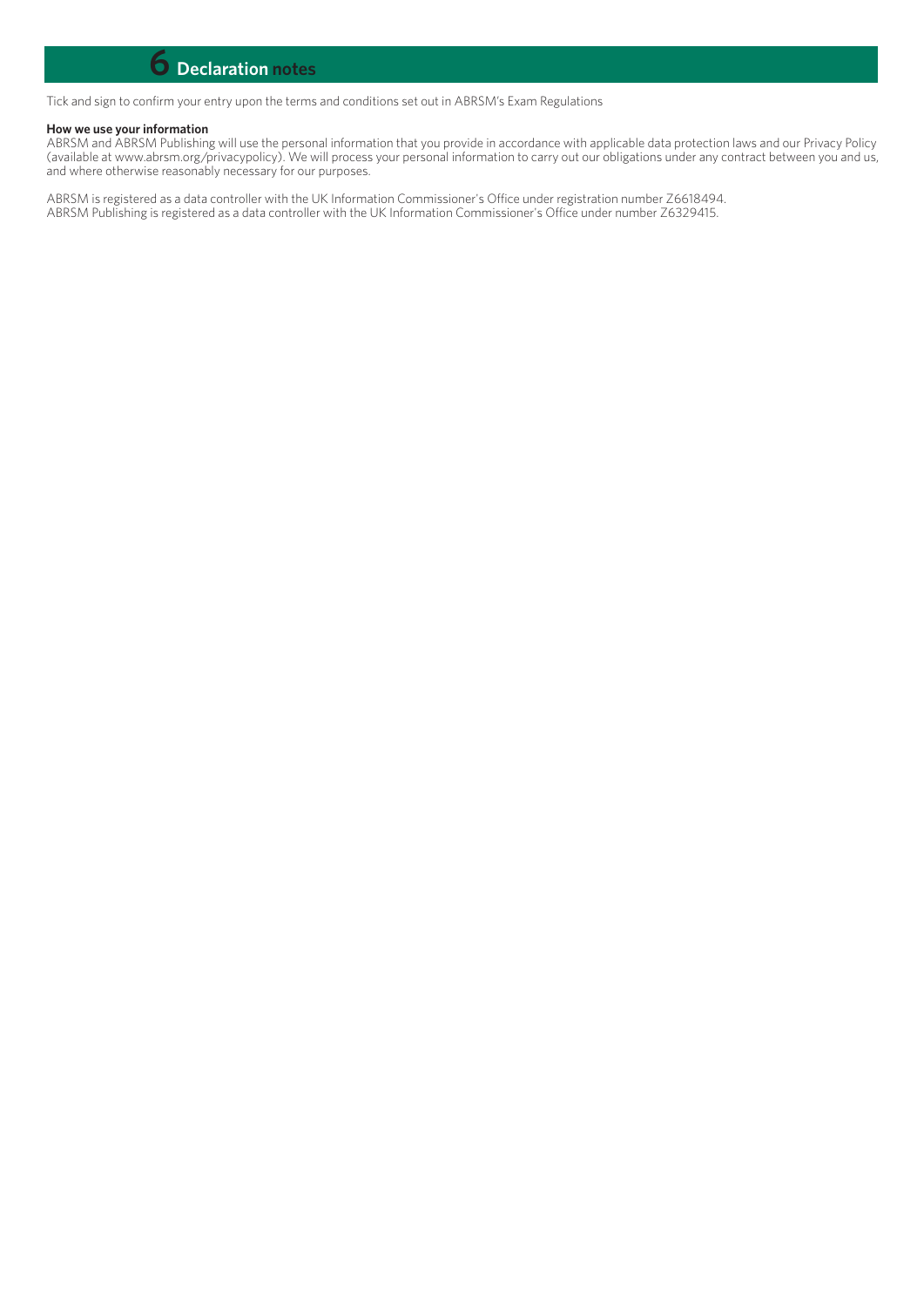# **Entry form**

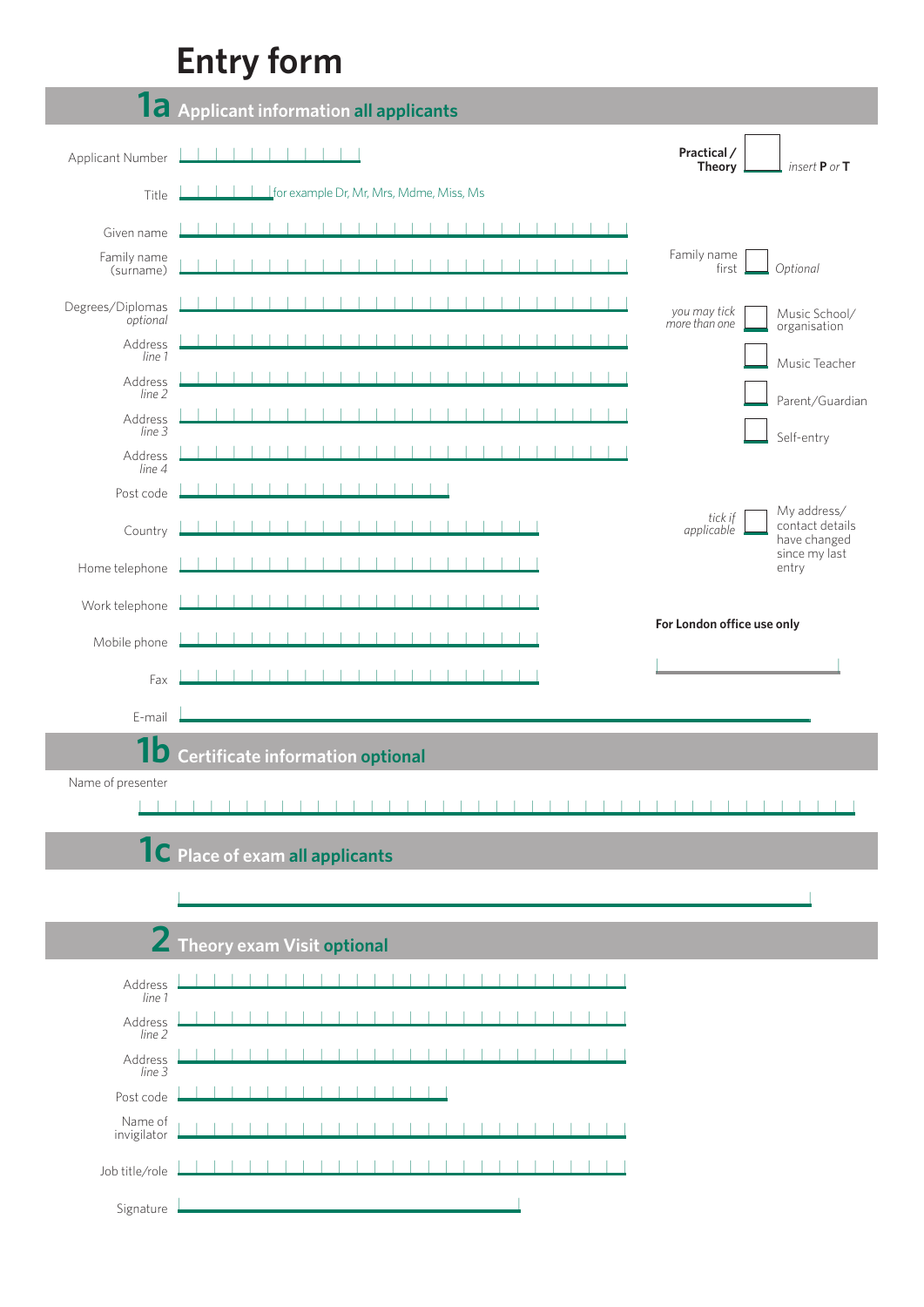# **3 Exam dates optional**

example and the Practical Theory and the Practical Theory and the original Theory and the original Theory and Theory and Theory and Theory and Theory and Theory and Theory and Theory and Theory and Theory and Theory and Th

 **4 Candidate information in exam running order all applicants**

**Please do not list Practical and Theory candidates on the same form.**

Grades 6-8 Practical and ARSM: Tick the Prerequisite box to confirm the candidate holds the correct prerequisite.

|               |                                                                                                      |                         |                                   |                  | Family name<br>first |
|---------------|------------------------------------------------------------------------------------------------------|-------------------------|-----------------------------------|------------------|----------------------|
|               | Given name                                                                                           |                         | Family name (surname)             |                  |                      |
|               | Subject $\overline{ }$<br>$Exam_1$<br>$DoB$   d   d   m  m  y  y                                     | Specific $_1$           | ID card/                          |                  | Prerequisite         |
|               | $code -$<br>Grade ·                                                                                  | needs                   | number                            | where applicable |                      |
|               |                                                                                                      |                         |                                   |                  | Family name<br>first |
| $\mathcal{P}$ |                                                                                                      |                         |                                   |                  |                      |
|               | Given name<br>Subject                                                                                |                         | Family name (surname)             |                  | Prerequisite         |
|               | Exam<br>$DoB$   d   d   m  m  y  y <br>Grade<br>code                                                 | Specific $_1$<br>needs  | ID card/<br>number                |                  |                      |
|               |                                                                                                      |                         |                                   | where applicable | Family name          |
| 3             |                                                                                                      |                         |                                   |                  | first                |
|               | Given name                                                                                           |                         | Family name (surname)             |                  | Prerequisite         |
|               | Subject,<br>$Exam_1$<br>$DoB$   d   d   m  m  y  y                                                   | Specific $\overline{ }$ | ID card/                          |                  |                      |
|               | code<br>Grade ·                                                                                      | needs                   | number                            | where applicable |                      |
|               |                                                                                                      |                         |                                   |                  | Family name<br>first |
|               | Given name                                                                                           |                         | Family name (surname)             |                  |                      |
|               | Subject<br>$Exam_1$<br>$DoB$   d   d   m  m  y  y                                                    | Specific,               | $ID \, \text{card}/$              |                  | Prerequisite         |
|               | code ·<br>Grade                                                                                      | needs -                 | number                            |                  |                      |
|               |                                                                                                      |                         |                                   | where applicable | Family name          |
| 5             |                                                                                                      |                         |                                   |                  | first                |
|               | Given name                                                                                           |                         | Family name (surname)             |                  | Prerequisite         |
|               | Subject<br>$Exam_1$<br>$DoB$   d   d   m  m  y <br>$code \cdot$<br>Grade                             | Specific<br>needs -     | ID card/<br>number                |                  |                      |
|               |                                                                                                      |                         |                                   | where applicable | Family name          |
| 6             |                                                                                                      |                         |                                   |                  | first                |
|               | Given name                                                                                           |                         | Family name (surname)             |                  | Prerequisite         |
|               | Subject<br>$Exam_1$<br>$DoB$   d   d   m  m  y  y                                                    | Specific,               | ID card/                          |                  |                      |
|               | $code \cdot$<br>Grade                                                                                | needs                   | number                            | where applicable |                      |
|               |                                                                                                      |                         |                                   |                  | Family name<br>first |
| 7             | Given name                                                                                           |                         | Family name (surname)             |                  |                      |
|               | Subject<br>Exam<br>$DoB$   d   d   m  m  y  y                                                        | Specific                | ID card/                          |                  | Prerequisite         |
|               | $code \cdot$<br>Grade                                                                                | needs                   | number                            |                  |                      |
|               |                                                                                                      |                         |                                   | where applicable | Family name          |
| 8             |                                                                                                      |                         |                                   |                  | first                |
|               | Given name                                                                                           |                         | Family name (surname)             |                  | Prerequisite         |
|               | Subject $\overline{ }$<br>$DOB  d  d  m  m  y  y$ Specific $     $ ID card/<br>Exam<br>Grade<br>code | needs                   | number                            |                  |                      |
|               |                                                                                                      |                         |                                   | where applicable | Family name          |
| 9             |                                                                                                      |                         |                                   |                  | first                |
|               | Given name                                                                                           |                         | Family name (surname)             |                  |                      |
|               | Subject<br>Exam <sub>1</sub><br>DoB   d   d   m   m   y   y                                          | Specific                | ID card/                          |                  | Prerequisite         |
|               | code<br>Grade                                                                                        | needs                   | number                            | where applicable |                      |
|               |                                                                                                      |                         |                                   |                  | Family name<br>first |
| 10            |                                                                                                      |                         |                                   |                  |                      |
|               | Given name<br>Subject                                                                                | Specific                | Family name (surname)<br>ID card/ |                  | Prerequisite         |
|               | Exam <sub>1</sub><br>DoB   d   d   m   m   y   y<br>code<br>Grade                                    | needs                   | number                            |                  |                      |
|               |                                                                                                      |                         |                                   | where applicable |                      |

Please tick here to confirm that you have attached the relevant Theory qualification for Practical grades 6, 7 & 8 (see section 4 of the notes)